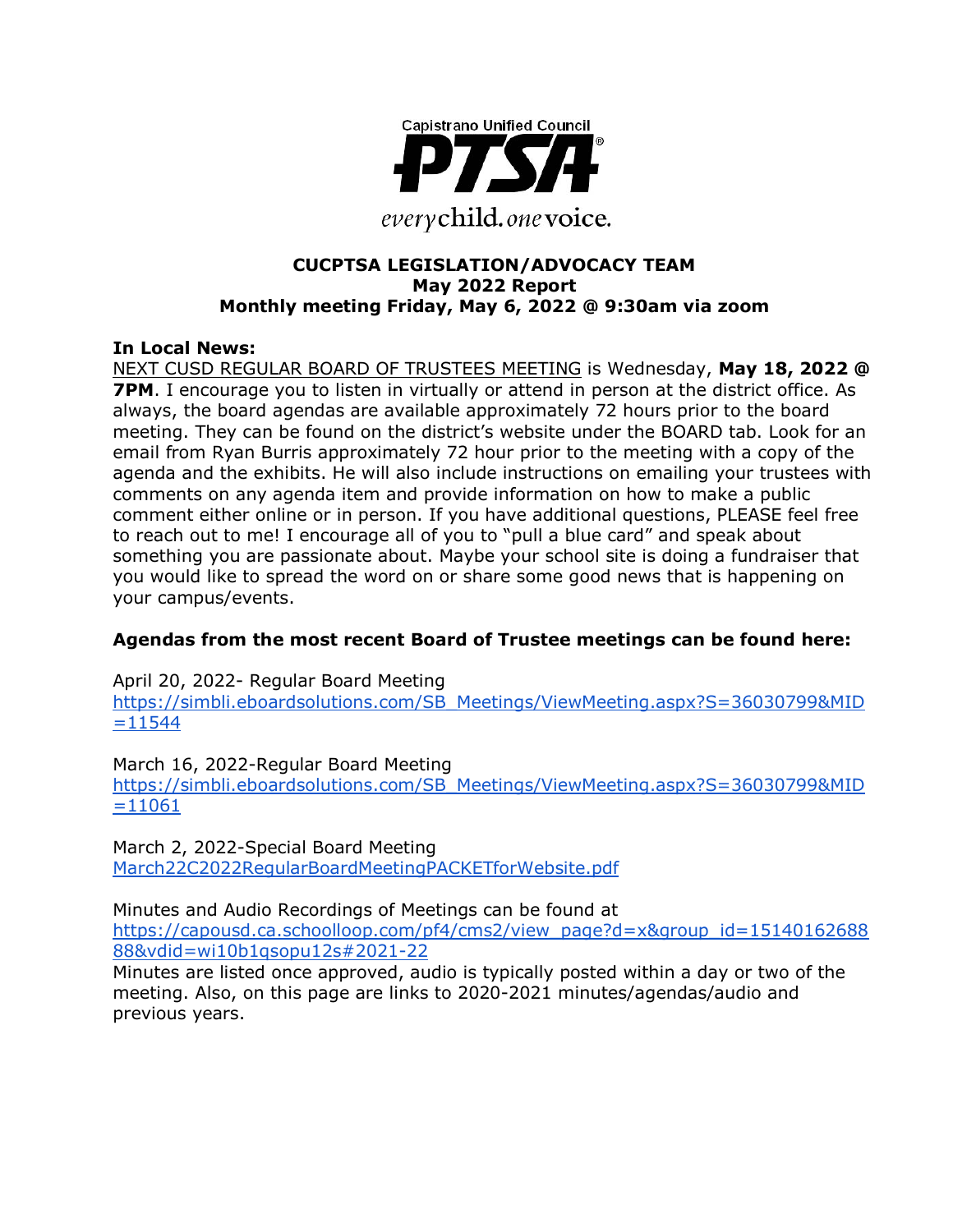**REMINDER: LATE START NEXT YEAR! Here is a link to the start and end times for all schools in our district. Please make sure we communicating this change to parents so they are able to plan accordingly for next year. https://docs.google.com/spreadsheets/d/1VQWYe7k7TRrN1XtxTuc-- T02CFyZcxwUkn\_-ld3bc68/edit#gid=0**

#### **Visit CUSD Insider for the most up to date happenings around our district! https://cusdinsider.org**

## **CUCPTSA Legislation/Advocacy Racial Equity Book Club:**

For our next discussion we are reading "They Called Us Enemy" by George Takei Our next meeting is **Monday, May 23, 2022! at 8pm** - we are holding a single meeting for this book, and hope you can join us at this time. If you would like to attend, please contact Michele Ploessel-Campbell by email myshel@ix.netcom.com.

#### **From Fourth District PTA: Talking Points for Legislative Chairs, May 2022**

Details are in the May issue of the *Advocacy Communicator.*

- · Are we going to have a candidate forum for our school board election in the fall? If so, we should start planning now.
- · Spend your summer reading the lessons at Ed.100.org and by the fall you'll be a powerful, well-informed advocate.
- · The May 3 candidate forum for Orange County Superintendent of Schools and the Orange County Board of Education was recorded. If you missed the forum you can watch it on the Fourth District PTA website.
- · Kevin Gordon will be the guest speaker at the California State PTA Advocacy Briefing on May 24. He will talk about the Governor's May revise budget proposal and how that impacts our schools.
- · Votersedge.org has nonpartisan information about federal, state and local candidates in the June 7 Primary Election.
- · The election in June is a top-two open primary. For partisan offices like U.S. senator, U.S. representative, governor, state senate and assembly, and other state offices, all of the candidates are on everyone's ballot, no matter what party you registered with. The two candidates who get the most votes, regardless of party affiliation, advance to the General Election in November. For nonpartisan offices like county superintendent of schools, the county school board, county supervisors, and judges, the candidate who gets the majority of votes in June is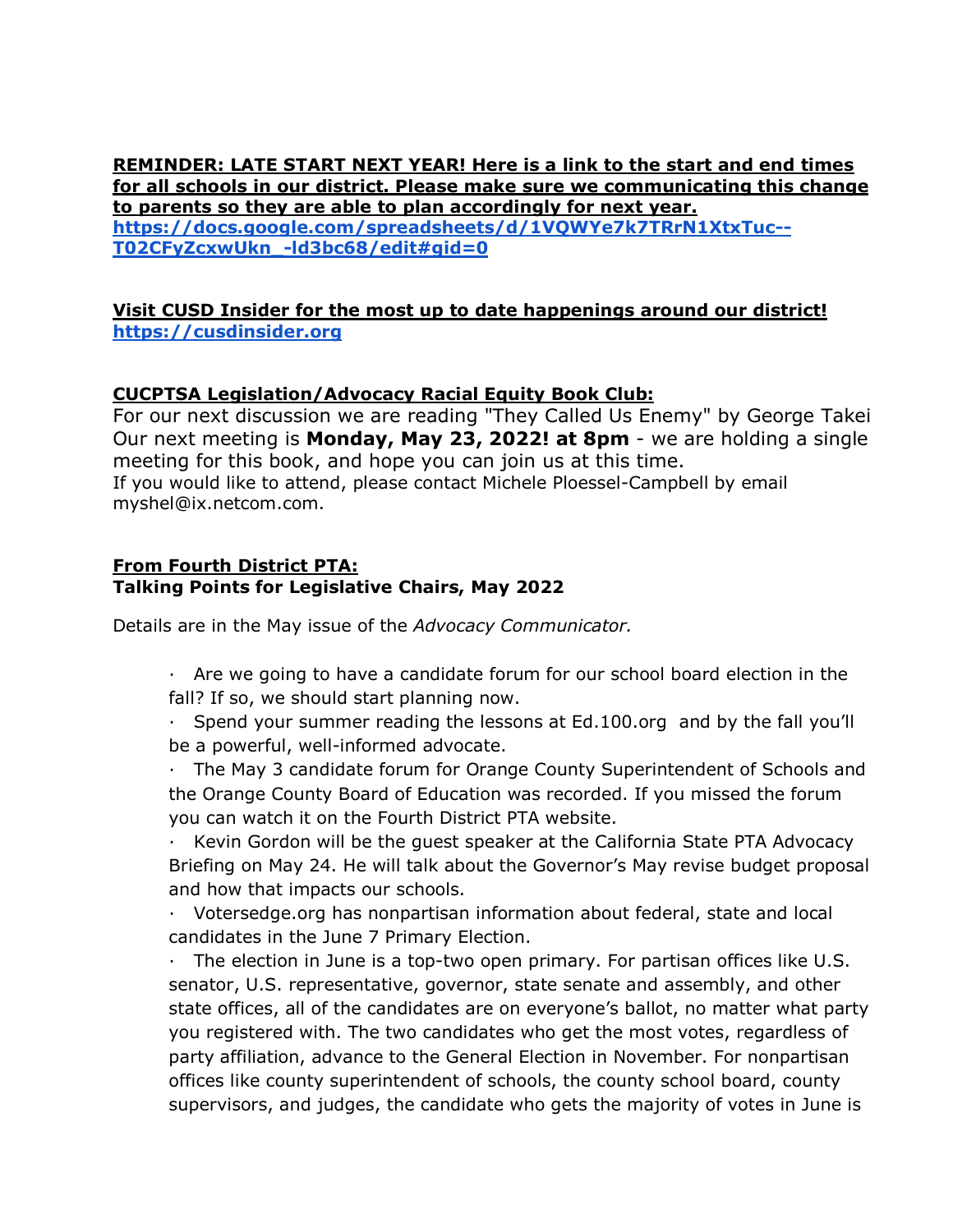elected. If no one gets a majority, the two top candidates advance to the General Election.

· The newsletter has a statement from PTA about the President's proposed budget for 2023. The reaction is positive.

· The Food and Drug Administration has not fully approved COVID-19 vaccines for children, so there will be no COVID vaccine mandate for students for the 2022-23 school year.

· Are we ready for PTA advocacy next year? We need to make sure advocacy is in our budget, including \$700 to send someone to Sacramento Safari in 2023.

# **February 2022 "Advocacy Communicator"**

**https://www.fourthdistrictpta.org/wp-content/uploads/2022/05/Advocacy-Communicator-MAY-2022.pdf**

> Back issues of the Communicator can be found at: http://www.fourthdistrictpta.org/advocacy-communicator/

## **In State News:**

**The 2022 California Primary is coming! June 7th is ELECTION DAY! Primary Elections are important elections to pay attention to as they are a time in which some candidate races are "one and done" and others are a "jungle primary". What does this all mean? Some races like the Orange County Superintendent, Orange County Board of Education, and OC Judges are "one and done". That means that whoever receives the highest number of votes, wins. Other races like our State Assembly and our congressional races are what is referred to as a "jungle primary". That means that the two candidates with the most votes go on to the general election in November. You should have received your "Voter's guide" in the mail and ballots drop on May 9th! For more information, please visit: https://ocvote.gov**

Redistricting: Link to the maps: https://www.wedrawthelinesca.org/final\_maps

### **CUSD will be in these Assembly districts:**

AD 71, AD72, and AD74 - Laurie Davies is now in AD74. The other 2 districts are all new to us.

**CUSD will be in these State Senate Districts:** we are going from 1 to 3 - with Districts 36, 37, and 38. All will be new people to us because Bates is out due to term limits.

**CAPTA Legislative Action Committee Bill Report- This report outlines the California State PTA's positions and activities on state legislation this year.**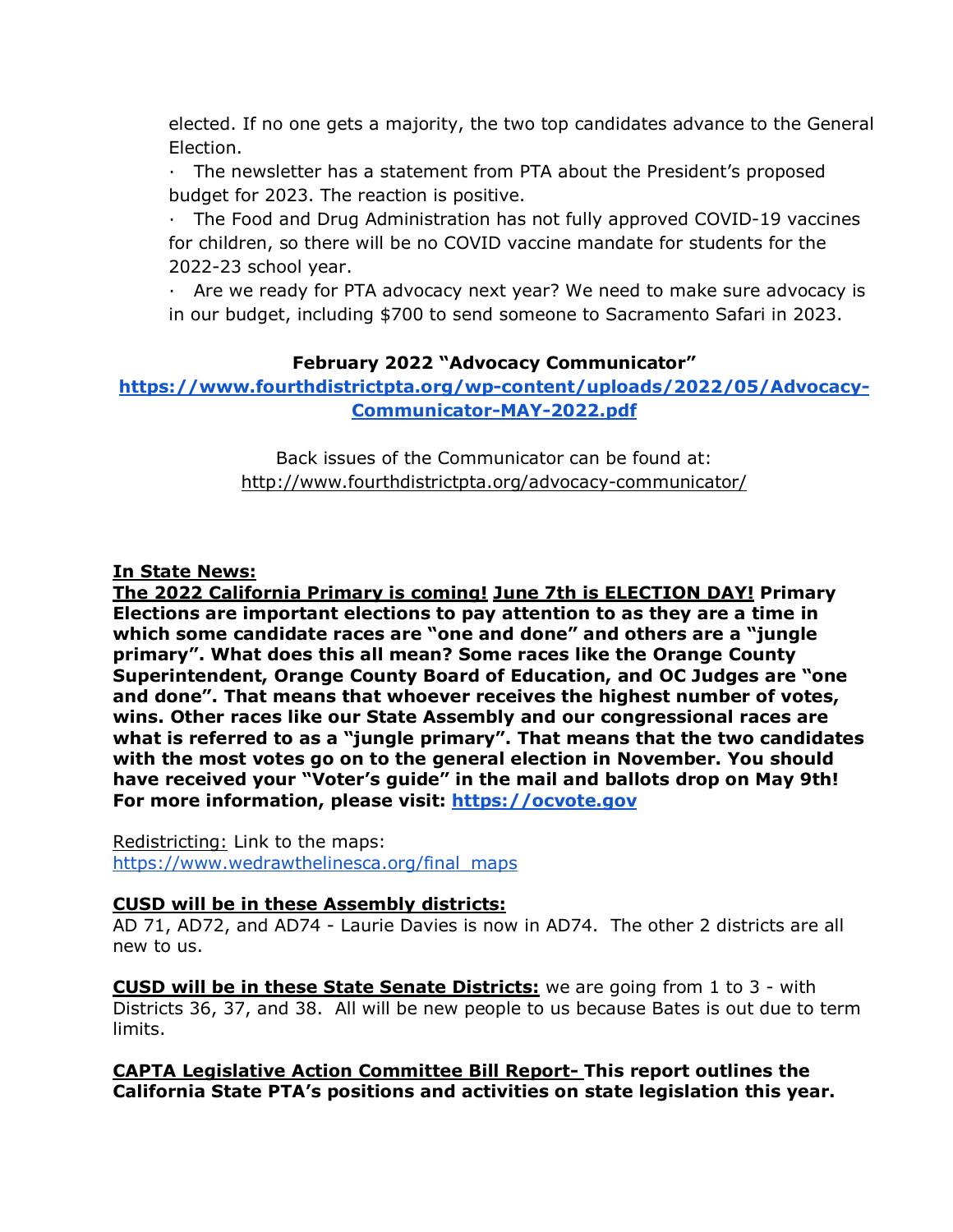# **https://s3.amazonaws.com/downloads.capta.org/leg/Final+LAC+Bill+Report +Feb+2022.pdf**

# **Ukrainian students arriving in California find warm welcome at schools-By Carolyn Jones Edsource**

As Ukrainian families begin arriving in California, they'll find some of the country's most well-prepared schools for helping children who've fled violence abroad and are trying to adapt to life in a new country.

https://edsource.org/2022/ukrainian-students-arriving-in-california-find-warm-welcome-atschools/671326

# **Growing suburban Sacramento school districts spared state's declining enrollment-By Diana Lambert Edsource**

It took David and Karen Santoscoy 10 years and the right opportunity for the couple to be able to buy a house in Natomas and move their family back to the Sacramento community where they once lived.

https://edsource.org/2022/new-homes-bring-increased-enrollment-for-somesuburban-school-districts-in-sacramento-region/671146

# **Cost, emotional stress leading to enrollment challenges at colleges, study finds-By Michael Burke Edsource**

Many adults across the United States who don't attend college are interested in enrolling, but the high costs of attendance are preventing them from doing so. At the same time, significant numbers of students currently enrolled in college have recently considered dropping out, and they overwhelmingly point to emotional stress as the reason.

https://edsource.org/2022/cost-emotional-stress-leading-to-enrollmentchallenges-at-colleges-study-finds/670739#

# **PROPOSED CA BALLOT initiatives: Here's what you need to know!**

Here is a website where you can track the progress of CA ballot initiatives:

**https://oag.ca.gov/initiatives/active-measures**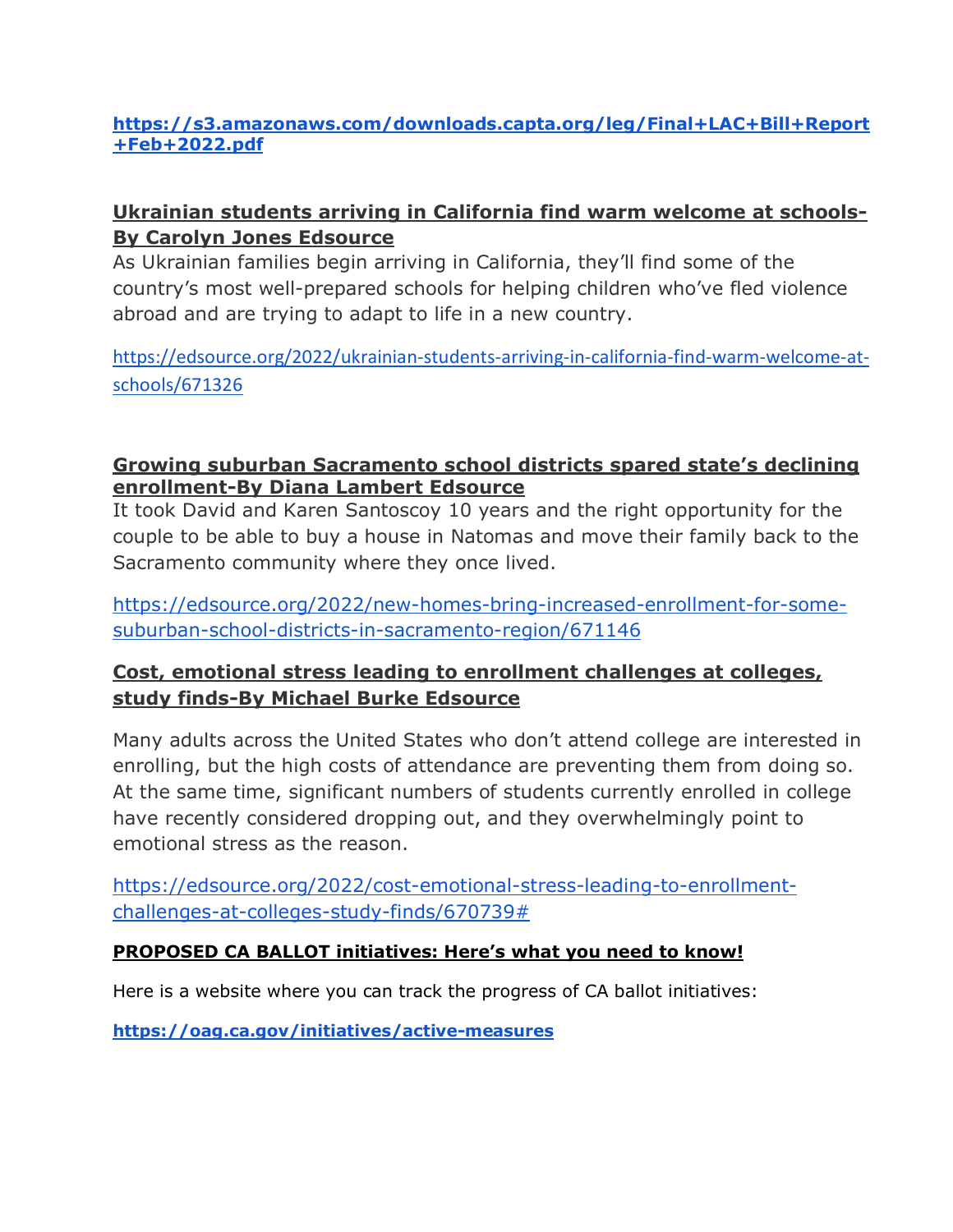**Update-** Initiative for Education Savings Accounts collected only a fifth of needed signatures.

# **School choice backers fail to put measure on California's November ballot- By John Fensterwald Edsource**

School choice will not be on the ballot in November. The man who led an initiative campaign to provide \$14,000 per student for parents and guardians to select the private or religious school of their choice acknowledged that the drive fell substantially short of the signatures needed to put the measure before voters.

https://www.desertsun.com/story/news/2022/04/10/school-choice-backers-fail-putmeasure-educational-freedom-act-california-ballot/9533738002/

# **At the National Level and National PTA:**

**Take Action:** Urge Congress to Prioritize the Mental Health of Students by Passing the STANDUP Act

The Suicide Training and Awareness Nationally Delivered for Universal Prevention Act (STANDUP Act) is the first federal legislation providing uniform research-based suicide prevention and awareness standards in schools to address the mental health needs of students. The bill currently has 46 bipartisan sponsors (38 Democrats and 8 Republicans).

https://www.pta.org/home/advocacy/take-action

### **Redistricting:**

Here is a link to the pdf of the congressional maps:

https://drive.google.com/file/d/1E8u2WGSe20pK-eqrnPLJS25oadvG0XGI/view

Capo seems to be in districts 40 (page 43) this is Porter and district 49 (page 53) this is Levin. It looks like we are completely out of Steele's area - district 47 (page 51).

The  $117<sup>th</sup>$  Congress is considering the following legislation items. The National PTA is supporting (green checkmarks) or opposing (red x) the following items:

**Child Health and Safety CH.R. 586: STANDUP Act of 2021** | 117th Congress (2021-2022)

**CH.R. 1319: American Rescue Plan Act of 2021** | 117th Congress (2021-2022) **S. 441: STURDY Act | 117th Congress (2021-2022)** 

# **Early Learning and Childhood Education**